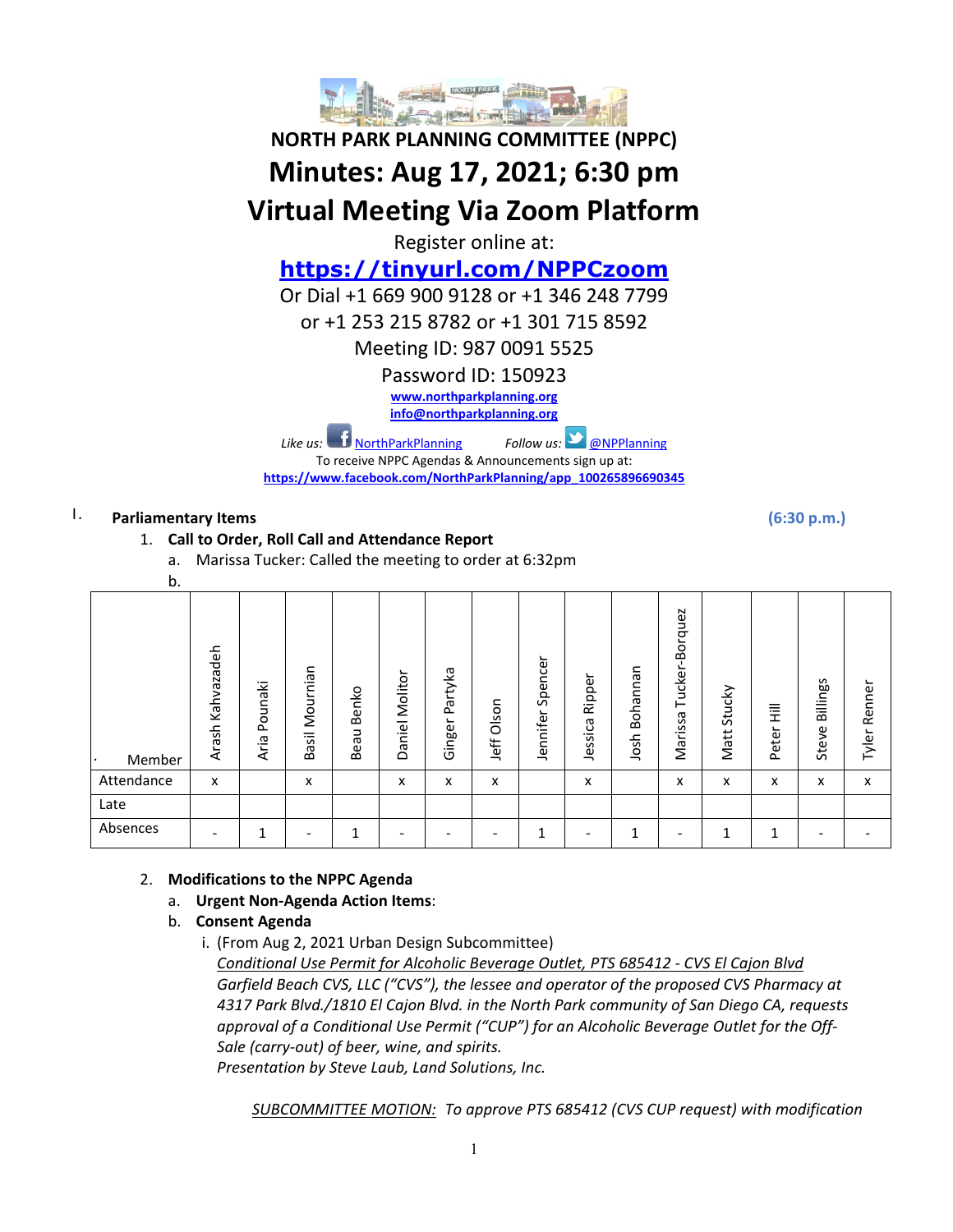*to the CUP conditions to stop selling alcohol after 11pm, and additional requirements to post a visible complaint number, daily litter pick-up procedure and weekly side walk power washing around entire perimeter. Pounaki/Renner(7-0-0)*

#### **Passed by unanimous assent.**

- 3. **Agenda**: Adoption of the August 14, 2021 Agenda. **No motion required, no changes were made.**
- 4. **Minutes**: Approval of the July 20, 2021 Minutes.

**MOTION:** To approve the July 20, 2021 Minutes. *Tucker-Borquez/Olson (9-0-2) Kahvazadeh & Stucky abstaining.*

#### 5. **Treasurer's Report**: Beau Benko

#### **Benko absent,** *no report given.*

# III. **Non-Agenda Public Comment:**

Limited to Items not on the Agenda and non-debatable. Two-minute maximum, Chair can award more time.

- John Hartley: Hi everyone, my questions is about making a public record for people who attend this meeting. I know zoom has a feature to track that. Is there possibility to take that information to publish in a public forum? This is public and it's important for people to know who is attending.
	- o Marissa: Thank you for your comment.
- Pat Sexton: I've asked this questions before, why do we no longer have CRO Jenny Hall from SDPD on our agenda. If anyone is interested in the City's Land Development Code, their goal is to eliminate barriers, so you need to go to SanDiego.gov or email me and I'll give the address to go to. The City's ADU's law are impact to neighborhoods, in CA a requirement is a 16 foot height limit, ADUs have 30 foot limits, in CA they waive the fees for one ADU 750 square feet, the city waives all fees. Huge difference between CA and the City has gone to the max with that. Some of these things are not coming before the committee. I'm getting information from the CPC, we're being like mushrooms and being kept in the dark.
- Kate Callen: I want to follow up on what Pat said, we heard a ADU saturation is truly frightening, Jeff would like to give this presentation to the committee. It sounded to me like NPPC didn't send a representative to the CPC meeting. I see how hard it is to sit through a board where you don't agree, we do that as members of the public. I hope NPPC has someone represented at these meetings.
	- o Arash: Can I clarify?
	- o Marissa: Yes
	- o Arash: Aria attends these meetings and I have received meeting notes from him.
- Steve Oechel: Thank you. First questions: can we meet in person? Delta variant throws a wrinkle in that. Second question: bike lanes, down fifth avenue, they have set up these blockades in the bike lane. We can't park and bikes can't ride. Seems crazy to me. That's it.
	- $\circ$  Marissa: On fifth, that is a SANDAG project, not a city of San Diego. Like 30<sup>th</sup> street, they were constructing bit by bit, they'll complete the whole project before it is released to the public. That won't be completed until 2022, with the entrietly of the length to make sure that it is good. I'm sure people have feelings about it, but that is unchangeable.
- Don Leichting: There is no signage to say bike lanes block 300 feet, it would be really good to invite or interact with someone from SANDAG, now that the city has decided to change  $30<sup>th</sup>$  street,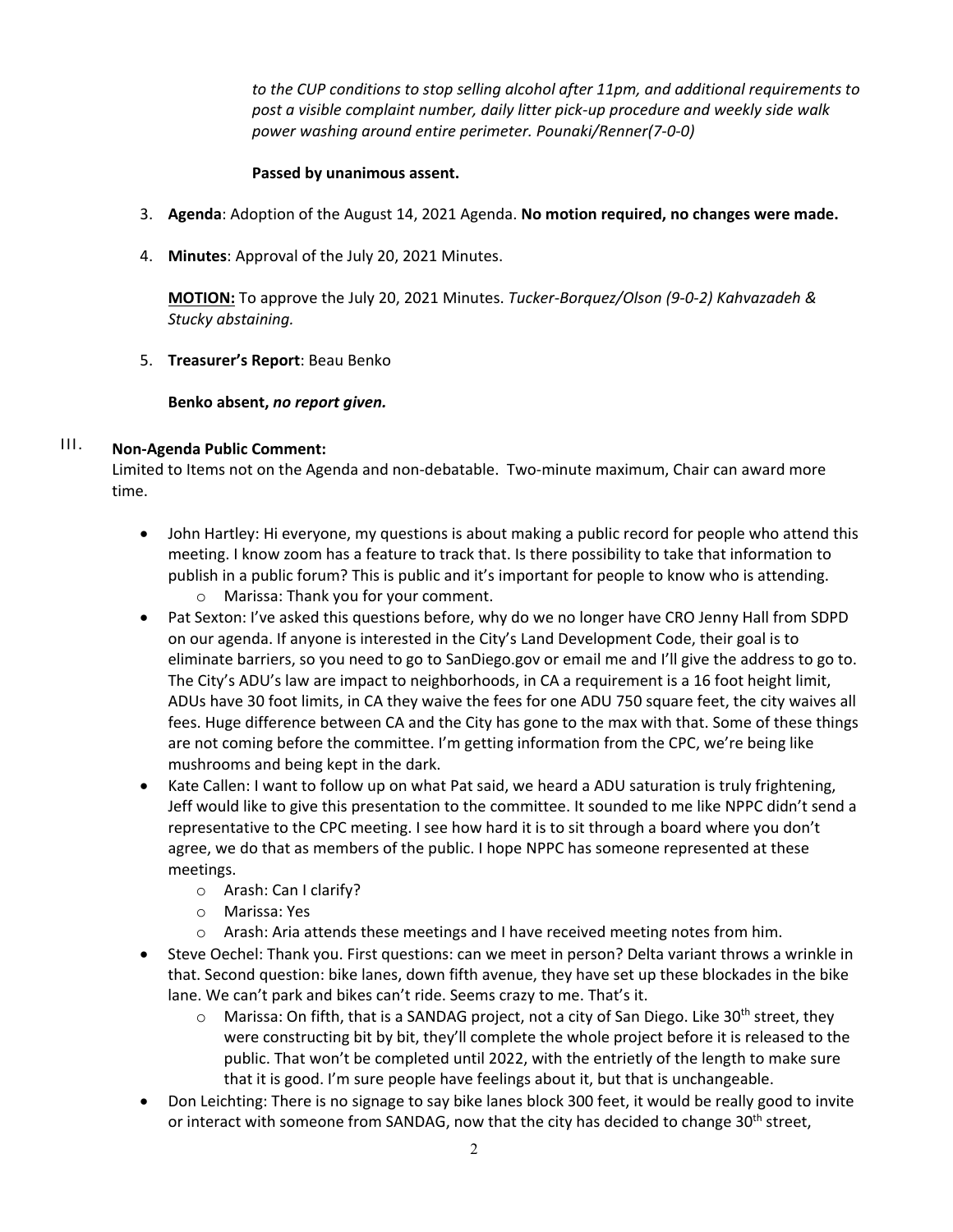SANDAG has a huge investment in East-West transporation. Correct me if I am wrong, when you serve on the board, you have to take Brown Act training, if an election is challenges, that has to be done right away. If it wasn't done propertly, then any decision by the board can't happe. There was talk in the past about how the vote was done, if that hasn't been cleaned up, we should stop what we're doing and see what wasn't done right. That's my two cents.

- o Marissa: Thanks, Don. I can clarify that this board has been certiifted by the city. The claims were not substantive, looked into and there weren't errors that compelled the board to not be official. We are an official sitting board, you are being represented.
- Sol Schumer: Hi, I just want to ask if Aria is the person who composes the reminder emails. There is a mail chimp issue that I would like you to fix.
	- $\circ$  Jeff: It is a joint project between Josh, Aria and me, we have seen Sol's email regarding links to the agenda. We should consider more simple ways to send out, we're writing lines of code for it and occasional mistakes need to be considered in the greater part of what we are doing. We got Sol's email, if he's an expert, we'd welcome that
	- o Sol: I would be happy to help solve that quirk of MailChimp.
- Pat: I just want to clarify that the City's election challenges, the city is trying to get the requested documents that are necessary, that's an ongoing thing. As far as Aria attending the CPC's meeting, since he was elected, he attended one and he didn't like the chaos of it. He skipped around in attending meetings, that is my observation.
	- $\circ$  Daniel: As a point of information 5<sup>th</sup> Ave falls out of our purview, but 30<sup>th</sup> street is within boundaries.
- IV. **Announcements & Event Notices:** Limited to One minute each. None scheduled.
- V. **Elected Official & Planner Reports:** Reports are limited to 2 Min Max
	- 1. **Aaron Burgess, Hon. Nathan Fletcher, SD Board of Supervisors Dist. 3,** (619) 531- 4936, [Aaron.Burgess@sdcounty.ca.gov](mailto:Aaron.Burgess@sdcounty.ca.gov) .
	- 2. **Kohta Zaiser, Hon. Todd Gloria, Mayor of San Diego**, ZaiserK@sandiego.gov.
	- 3. **Christopher Vallejo. Toni Atkins, State Senate Dist. 39**, 619-645-3133,
	- 4. **Ryan Darsey, Hon. Stephen Whitburn, City Council Dist. 3**, (619) 236-6633 [RDarsey@sandiego.gov](mailto:RDarsey@sandiego.gov). **Update**: Thank you, good evening. Happy to report that construction has resumed on the Norht Park Mini-Park. August 26<sup>th</sup> will be a meeting on wastewater, please email me. UAMP webpage has been updated, there will soon be a site to sign up for updates. Angela from North Park Main Street brought it up. The University Ave Mobility Project website will have contact information if you have more questions.
	- 5. **Bernie Turgeon, Planning Department**, 619-533-6575, [BTurgeon@sandiego.gov.](mailto:BTurgeon@sandiego.gov)
	- 6. **Chris Gris, Hon. Chris Ward, State Assemblymember,** [Christopher.gris@asm.ca.gov](mailto:Christopher.gris@asm.ca.gov)
		- **Update:** Good evening, legisliative update, the ASM came back from recess and is going into this finally stretch, focusing on billa. Ab 879, directs climate action decision are directed to local experts, AB 500 to support ADU's, Ab223, which makes it unlawful to take from public land and add a penalty of, AB340 amends CA to confirm from federal law, that allows for CA's with savings accounts can. Asm is focusing on climate change.
- VI. **Information /Action Items:**

None scheduled.

# VII. **NPPC Reports**

- 1. **Chair's Report.**
- 2. **Social Media.** Josh Bohannan
- 3. **NPPC Website Update.** Jeff Olson

**Olson: Inadequacies that we need to address.**